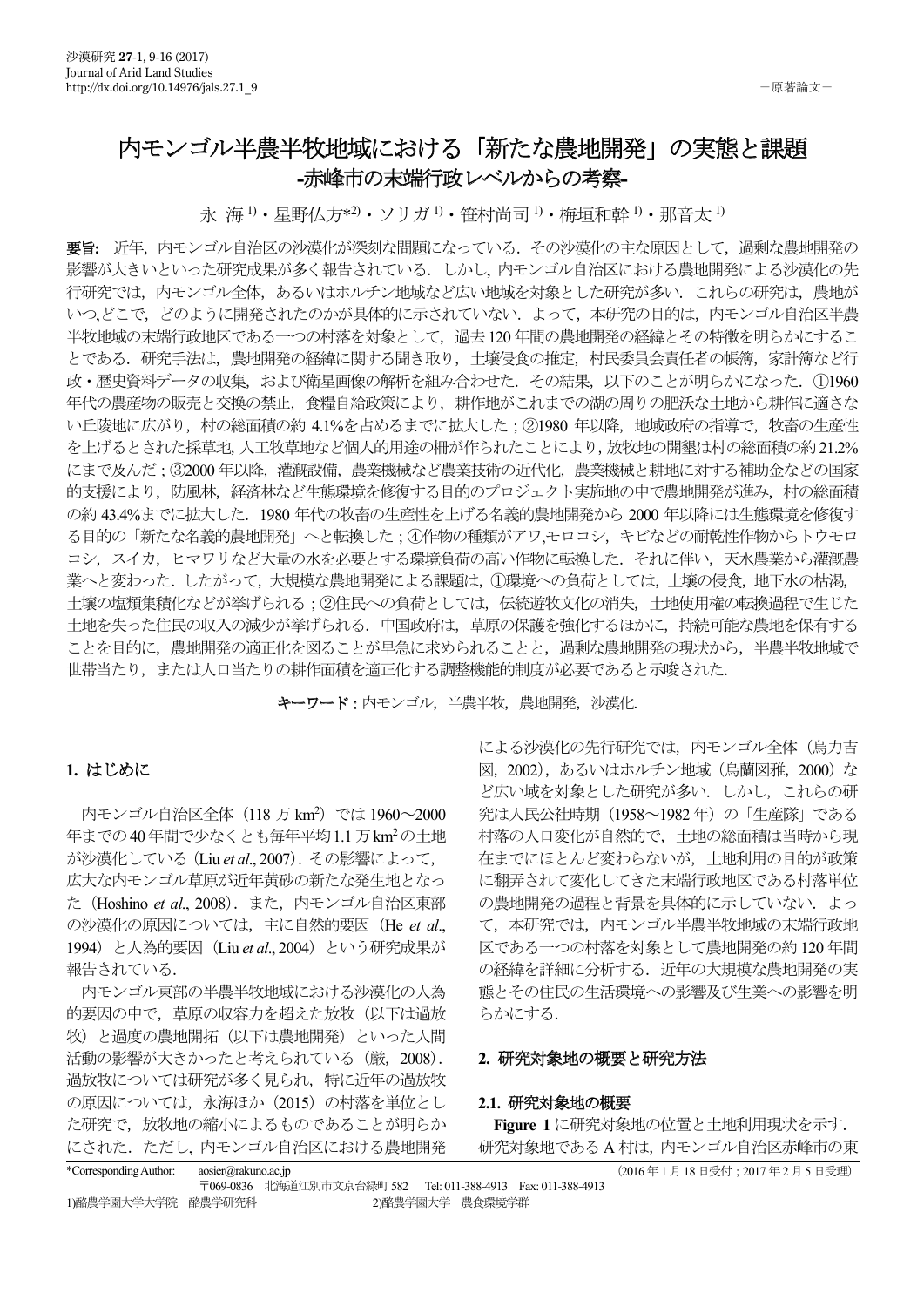

**Fig.1. Land use of study site village A in 2015 (Source of reference: Landsat8 (July 7 , 2015)).** 

**Table 1. Climate standard value in the research areas (1971-2000).** 

| Month          | Temperature $(\mathcal{C})$ | Precipitation (mm) |
|----------------|-----------------------------|--------------------|
| 1              | $-13.5$                     | 1.1                |
| 2              | $-10.1$                     | 1.9                |
| 3              | $-2.6$                      | 5.2                |
| $\overline{4}$ | 7.4                         | 9.5                |
| 5              | 15.3                        | 26.4               |
| 6              | 20                          | 74.9               |
| 7              | 22.5                        | 131.7              |
| 8              | 20.4                        | 85.7               |
| 9              | 13.9                        | 34.3               |
| 10             | 6                           | 13.7               |
| 11             | $-4.2$                      | 4.6                |
| 12             | $-11.1$                     | 1.2                |
| Year           | 5.3                         | 390.2              |

Source of reference: China Meteorological Data Sharing System (http:// cdc.cma.gov.cn).

部に位置するホルチン (科爾沁) 沙地の西部であり、西 遼河流域の中部の半乾燥地域に位置する. A 村の土地総 面積は 6.310 ha (43°26'13.10"N ~ 43°30'18.58"N, 119°43'16.00" E~119°52'41.53" E) である.

1971 ~2000 年の 30 年間における年可能蒸発散量 (Thornthwaite, 1948) は約 1,700 mm で,年平均降水量は 約 390 mm, 年降水量の 75%は 6~8 月に集中している (Table 1 を参照). 3~5 月の春季に集中する大風と砂塵 嵐が起こりやすい時期の降水量は年平均降水量の10%し かない. 年平均無霜期間は 121 日である. 標高は 376~ 625 mである. 村の総面積の約80%を占める丘陵地は主 に栗色土 (Chestnut soil) で農耕に適さない. 残りの20% は、約3%を占める湖とその周辺の塩類集積地、沙漠地, 平坦地などであり、主に草甸土(Herbal soil)と砂土(Sandy soil) から構成されている。ここは肥沃な土地で早くから 開墾されてきた. 人口は約 600 人 (158 世帯) である. 主産業は牧畜だったが、近年の大規模農地開発によって. 半農半牧式に転換した. 農地総面積は 2.736 ha で、村総 面積の 43.4%を占める. 主な栽培作物はトウモロコシ (Zea mays) とヒマワリ (Helianthus annuus) である. 放 牧地総面積は 2,670 ha で、村総面積の 42.3%を占める. 主にヤギとヒツジが約 8,000 頭飼養されている。 それに 加えて出稼ぎに出ている者も多い.

#### 2.2. 研究方法

2012~2015年の間に研究対象地において4回の現地調 査を行った. 具体的には、清朝末期の1900年代から現在 までの耕作労働力、農機具、耕作面積、耕作地の位置、 および近年に開発された農地における税金免除、農業機 械、灌漑施設など国の様々な支援について村民に対する 聞き取り調査を行った、土地使用権の売買と出稼ぎにつ いて在村世帯に対して聞き取り調査を行った. なお、出 稼ぎ世帯の情報はその親戚と隣接世帯から得た.

次に、行政·歴史資料データの収集と衛星画像の分析 を組み合わせて行った。具体的には、土地使用権の分配 表、「村民委員会」の責任者の帳簿、住民の家計簿などの 資料によって得られた土地の開墾面積、耕作面積のデー タとA 村の年代別の人工衛星画像 (MSS の 1977 年 7 月 4 日, Landsat/TM の 1992 年 7 月 7 日, Landsat/TM の 2006 年7月14日, Landsat8の2015年7月7日)を用いて農 地面積を把握した.

約 120 年間の農地面積の変化を農業政策と土地所有 (使用)権の変遷によって、3 つの時期に分けた. 具体 的には、11土地が共同的利用されていた清朝末期の地主 時期から中華人民共和国初期の人民公社解体時期までの 約 80 年間を第一段階とする; ②改革開放以降から, 約 20 年間における牧畜の生産性を向上させる目的の開発 式プロジェクトの実施期間を第二段階とする;3およそ 2000年以降から、生態環境を修復する目的のプロジェク ト実施期間を第三段階にした.

## **3.** ⤖ᯝ

# 3.1. 清朝末期 (1900 年代) から人民公社解体 (1980 年 代)までにおける農地開発の経緯と特徴

内モンゴル自治区における近現代の農地拡大の実態と その背景に関する先行研究は多く見らえる、そのなかに ブレンサインは (2003) 内モンゴルの東部地域における モンゴル人農耕村落社会の形成に関することを明らかに した. 児玉 (2005) は内モンゴルの西部のオルドス地域 における農地拡大の実態とその背景を明らかにした. 特 に、厳は (2008) 内モンゴルの東部地域では、近代以前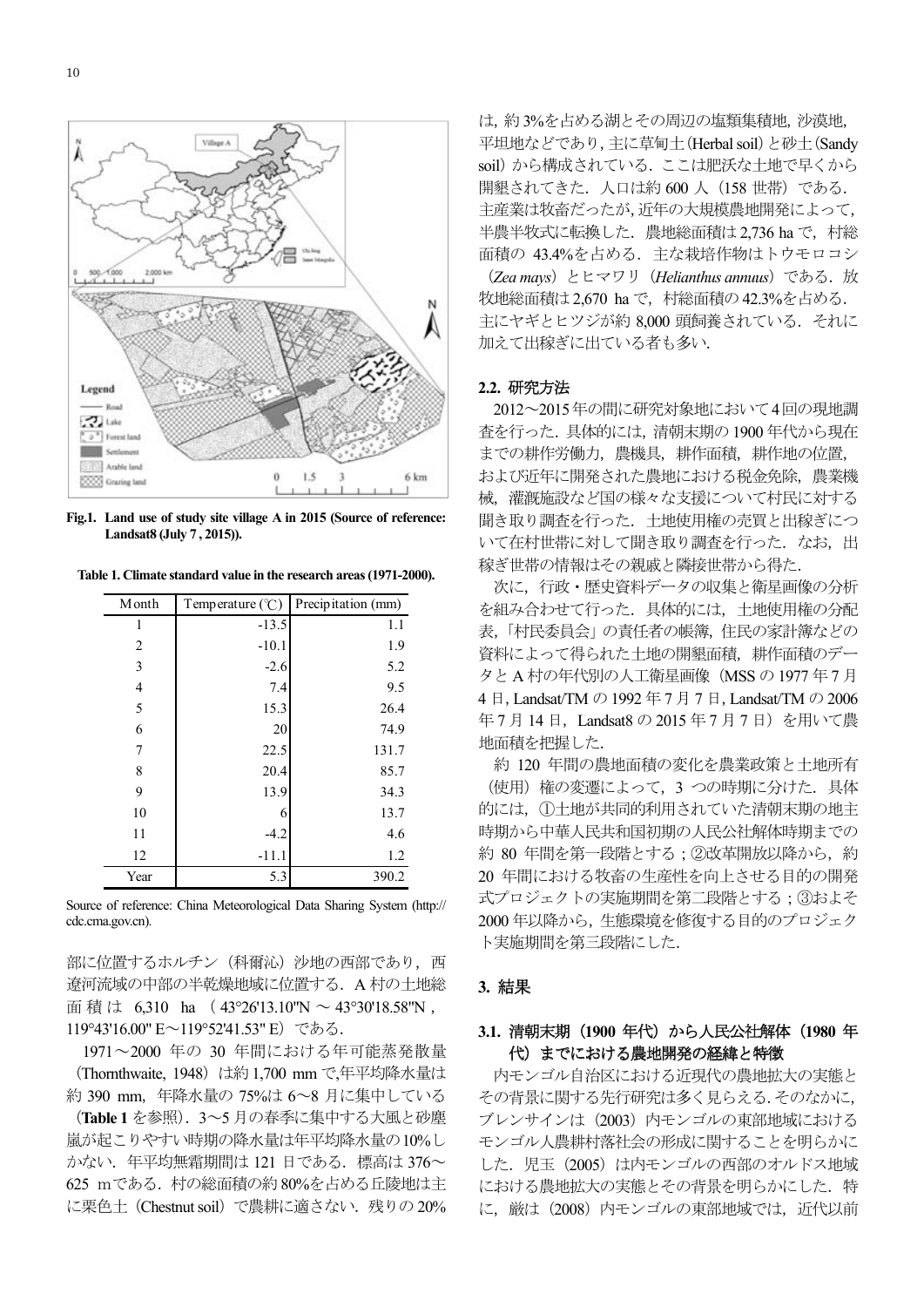の農地開発は主に河川沿岸などの肥沃な土地で行われた が、1950年代以降、そのような豊かな土地はすでに使い 尽くされていたため、耕作に適さないほかの土地に移っ たと示したことが挙げられる.

A 村は, およそ 1900 年代から 1947 年まで「タマット」 (モンゴル語では「印章」という意味)と呼ばれるモン ゴル貴族一人で所有する土地であった。タマットは綽名 で,当時の旗王(旗役所の王)が家畜 10,000 頭以上の貴 族に「旗王印」を押したことに由来する. タマットはA 村の南に位置する湖の隣に定住し、当時は約15人の季節 労働者と長期労働者を雇用して、主に放牧と食糧用キビ

(Panicum miliaceum) の栽培をしていた. その面積は約 3 ha であった. 耕作は肥沃な湖の周りで行われていた. 1948 年の土地改革により、タマットの家畜が没収され、 一部が住民に分配された。土地のほとんどが共同的放牧 利用であり、開墾された土地の面積は約 20 ha しかなか った (德欽, 2010).

1958 年から 1961 年までの間、中華人民共和国では、 農業・工業の大増産政策である「大躍進政策」が実施さ れた. それにより, A 村の土地が約87 ha 開墾され, 耕 作化が丘陵地まで広がった. 耕作に適さない農地は2~3 年の耕作で地力が弱まったため、新たな十地の開発を繰 り返した (伊藤ほか, 2006). 作物の種類もキビからアワ (Setaria italica), モロコシ (Sorghum bicolor), コムギ

(Triticum) など多くの穀物が栽培されるようになった.

Table 2 では、およそ 1900 年代から 1980 年までの各時 期の農業政策のもとに、農地の開墾された原因,面積, 位置の特徴,地下水位などを示した.

1948年土地改革の始まり以前は、自給できない食糧や 農機具などを得るため、漢民族地域から毛皮などの少な い畜産品と交換することが多かった。しかし、文化大革 命時期である1960年代は、農産物の販売と交換が禁止さ れた (李, 2012). そのため、キビをさらに開墾して自給 するしかなかった.

**Figure 2** におよそ 1900 年代から 1980 年までの A 村に おける総開墾面積変化を示す. 1980年までに、総開墾面 積は 257 ha となり, 村の総面積の約 4.1% まで拡大した.

## 3.2. 改革開放以降の農地開発の経緯と特徴 (1980~2000)

1978 年の改革開放の開始により、内モンゴルの放牧村 落では、生産責任制が実施され、集団所有家畜が各世帯 に分配された。土地は分配されなかったので、共同的放 牧利用のままであった。しかし、その後様々な牧畜の生 産性を上げるプロジェクトにより、放牧地が徐々に世帯 へ分配された

改革開放以降は,牧畜の生産性を上げるために行われた プロジェクトを事例として挙げると, 以下のようである.

中国は各分野において、生産や技術開発に顕著な成績 を収めた者に「労働模範」という称号を与えている. 改 革開放の初期も、このような習慣を引き継いで、内モン

**Table 2. Farm land development background in village A (1900-1980).** 

| Period (year)                                                             | Agricultural<br>Policy  | Cultivated reason and<br>crop types                                                                                                     | Area<br>(ha)   | Place<br>(Groundwater)                 |
|---------------------------------------------------------------------------|-------------------------|-----------------------------------------------------------------------------------------------------------------------------------------|----------------|----------------------------------------|
| From the end of<br>Qing dynasty to<br>Kuomintang reign<br>$(1900 - 1948)$ |                         | Noble and the Mongolian<br>employer of farm<br>produced food by<br>themselves, mainly proso<br>millet                                   | 10             | Around the lake<br>$(1-3 m)$           |
| Land reform<br>period (1948-<br>1952)                                     | Land reform             | produced traditional food<br>proso millet by<br>themselves                                                                              | 10             | Around the lake<br>$(1-3 m)$           |
| Great Leap<br>Forward period<br>$(1958-1961)$                             | Self field              | Self-produced food,<br>vegetable (around the<br>lake) and feed became a                                                                 | 73             | Hilly area (less<br>than 20 m or less) |
|                                                                           |                         | People who cannot farm<br>in their own farm because<br>of the desertification.<br>Mainly foxtail millet and<br>sorghum                  | $\overline{7}$ | Hilly area (less<br>than 30 m or less) |
|                                                                           |                         | With the prohibition of<br>the exchange and trade of<br>agricultural products,<br>self-support with<br>traditional food proso<br>millet | $\overline{7}$ | Hilly area (less<br>than 30 m or less) |
| Cultural<br>Revolution period<br>$(1966 - 1976)$                          | Food priority<br>policy | The implementation of<br>the Food priority policy.<br>Mainly, sorghum and<br>proso millet                                               | 150            | Hilly area<br>$(14-20 \text{ m})$      |

Source of reference: Interviews.



**Fig. 2. Cultivation area of grazing land in village A (1900-1980) (Source of reference: Interviews).** 

ゴルの放牧地域で牧畜の生産性を上げる目的で、各政府 が家畜の多い世帯を奨励し、「労働模範」という富裕牧民 のモデルを作るようにしていた. A 村では, 1983年に「労 働模範」となる富裕牧民のモデルを作るため、個人使用 目的の柵が共同放牧地に初めて設置された. 1985 年に食 糧を自給する目的の農地「口糧田」と家畜の飼料を自給 する目的の「人工牧草地」が人口当たりに請負された. それらにも柵が設置された.

1989年から冬期の牧草を確保し、牧畜の生産性を向上 させるために、「小草庫倫」と呼ばれる柵が盛んに設置さ れた.これは家の周りの共同放牧地を柵で囲うというも のである. 小草庫倫の設置により、種羊と病気家畜の飼 養,住宅と家畜小屋に対する防砂、灌漑農地とその貸出 しによる現金収入など短期的利益が可能となり,「小草庫 倫」の拡大と耕地化が同時に進んだ (永海, 2013; Yong et  $al_{1}$ , 2014).

1995年、ソム (郷)政府が富裕牧民のモデルを作るた めに比較的豊な世帯に人工牧草地を分配した. その人工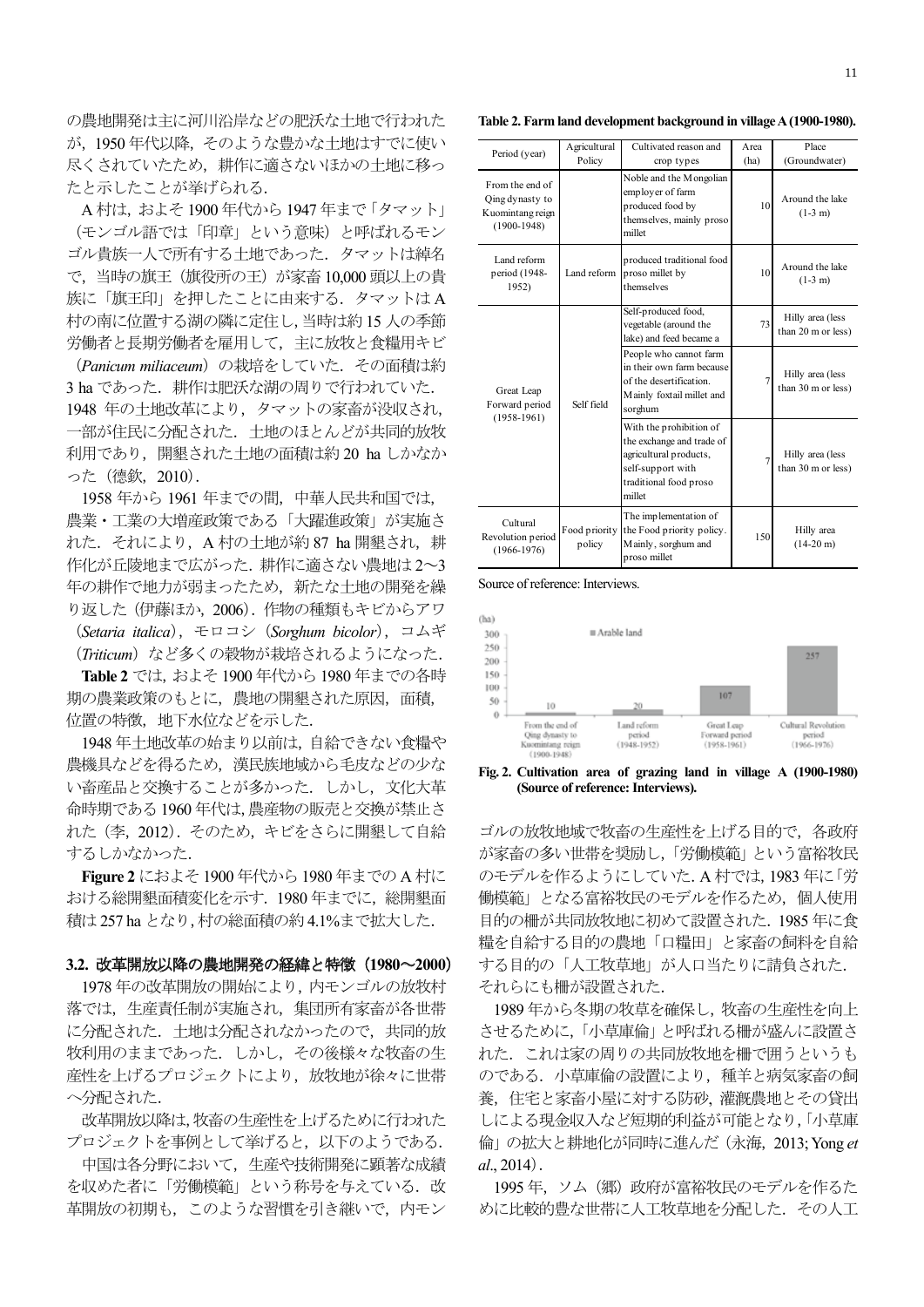**Table 3. Farm land development background in village A (1980-2000).** 

| Period                                   | Agricultural                                        | Cultivated reason and                                                                                                                                                                     | Area | Place                             |
|------------------------------------------|-----------------------------------------------------|-------------------------------------------------------------------------------------------------------------------------------------------------------------------------------------------|------|-----------------------------------|
| (year)                                   | Policy                                              | crop types                                                                                                                                                                                | (ha) | (Groundwater)                     |
| Reform and<br>Opening<br>$(1980 - 2000)$ | Rural land<br>contract<br>system<br>$(1983 - 1997)$ | "Model Worker" to<br>rewards the successful<br>farmers. The contract of<br>artificial grass land and<br>field rations to the<br>farmers. Mainly foxtail<br>millet and proso millet        | 267  | Hilly area<br>(less than 30 m)    |
|                                          | Small fenced<br>pasture(<br>1989-1997)              | To increase the<br>productivity: Preventing<br>house sands, rearing sick<br>livestock, artificial grass<br>as feed for food security<br>in winter. Mainly foxtail<br>millet, proso millet | 412  | Hilly area<br>$(14-30 \text{ m})$ |
|                                          | Right of land<br>use (1997-<br>present)             | Due to the prohibition of<br>grazing, the artificial<br>pasture expanded and<br>more cultivation. Mainly<br>corn, foxtail millet                                                          | 400  | Hilly area<br>(less than 30 m)    |

Source of reference: Interviews and documents of land distribution



**of reference: Interviews and documents).** 

牧草地は、集落との距離が平均 4.1 km と遠かったため, 家畜の「冬期の飼料耕作」という一つの機能のみであっ た. 2~3 年の耕作により、地力が低下し収量が 3 年間 で1年目の約1/3 まで減少した. 1997年から「中華人民 共和国農村土地請負法」が実施され、土地の使用権は 1997年7月1日から2027年6月30日までに30年間の 期限付きで各世帯に分配された、その結果、分配された 土地を柵で囲むようになった.

共同的利用の放牧地も残されたが、面積が大幅に縮小 した. 共同放牧地の縮小と個人用柵の耕地化により放牧 が困難となり、家畜の頭数が 1997 年に 20,000 頭であっ たが、2015 年に約 8,000 頭まで減少した. その結果、作 物の利用目的が徐々に牧草から飼料へと転換した.

**Table 3 では、1983年から2000 年までの牧畜の生産性を** 上げる目的により,開発された農地の面積,位置の特徴, 地下水位などを示した.

以上のような要因で, Figure 3 で示したように, 改革 開放以降の約20年間,牧畜の生産性を上げるための農業 政策の下, A 村における開墾面積は 1,336 ha で, 村の総 面積の約 21.2%に達した. 開墾の対象となったのは放牧 地であった.

その過程で作物品種は天水で栽培可能な食糧用キビ,

**Table 4. Farm land development background in village A (2000-2015).** 

| Period (year)                                                    | Agricultural                                                                                                   | Cultivated reason and                                                                                                                                                                                                                                                                                                                        | Area  | Place                          |
|------------------------------------------------------------------|----------------------------------------------------------------------------------------------------------------|----------------------------------------------------------------------------------------------------------------------------------------------------------------------------------------------------------------------------------------------------------------------------------------------------------------------------------------------|-------|--------------------------------|
|                                                                  | Policy                                                                                                         | crop types                                                                                                                                                                                                                                                                                                                                   | (ha)  | (Groundwater)                  |
| New<br>Agricultural<br>Land<br>Reclamation<br>$(2000 - present)$ | China's Western<br>Development<br>program<br>$(1999-pressent)$                                                 | Because of the Ecological<br>Restoration policies, such<br>as prohibition of grazing.<br>Ecological-Migration<br>Policy, windbreak forest<br>and economic forest.<br>grazing has become more<br>difficult and lead to farm<br>land development.                                                                                              |       |                                |
|                                                                  | Three Rural<br><b>Problems</b><br>$(2003 - present)$<br>New agricultural<br>construction<br>$(2005 - present)$ | Indirect policies such as<br>modernization of<br>agriculture, which<br>includes the advancement<br>in drilling technology and<br>development of irrigation<br>equipment, support for<br>irrigation facilities,<br>subsidies for agricultural<br>machinery and farmland.<br>Mainly corn, green beans,<br>watermelon, sunflower<br>and peanut. | 1,400 | Hilly area<br>(less than 30 m) |

Source of reference: Interviews and documents of land distribution

アワ、モロコシ、コムギなどから大量の水を必要とする環 境負荷の高い作物である飼料用トウモロコシに変化した.

# 3.3. 新たな農地開発の経緯と特徴 (2000~2015)

2002年から、3月から6月末までに放牧を禁止し、生 態環境を修復する目的の季節的「禁牧」政策が実施され た. 2005 年から全年的放牧を禁止する「禁牧」政策が実 施されるようになった. その他に, 2003~2007 年の間, 退耕還林プロジェクトが実施された. 一つは、舗装され た道路の脇に防風林を作り、放牧地の生態環境を保護す る目的の「生熊林」と、ブンカンカ (Xanthoceras sorbifolium) の植林をし、住民に経済的利益を与える目的の「経済林」、 これらの植林プロジェクトが実施された。このようなこ とにより放牧地の面積が縮小し、放牧が困難となり、牧 民が家畜頭数を減らして、飼養するようになっていた. それに伴い、生活を維持するため、生態林、経済林など 生態環境を修復する名義的プロジェクト実施地の中で耕 地を開墾して、自分で耕作、近隣の人への耕地の短期的 貸出し、または農業企業へ土地使用権の期限 (2027 年) までの売り払いなどの「新たな名義的農地開発」の方法 で現金収入を確保するようになった。近年の掘削技術の 進歩、灌漑設備の開発など農業の近代化、国の農業機械 の補助金, 灌漑設備の支援プロジェクト, 耕地に対する補 助金など間接的な政策により、農地が飛躍的に拡大した.

Table 4 では、2000年から2015年までの様々な生態環 境を修復する名義的の下に、開発された農地の面積、位 置の特徴、地下水位などを示した.

A 村における様々な生態環境を修復する目的のプロジ ェクト実施地の中で「新たな名義的農地開発」が進み, 2015年の冬, 開墾面積は 2,736 ha となり, 村の総面積の 約 43.4%まで拡大した (Fig. 4 を参照). そのうち灌漑農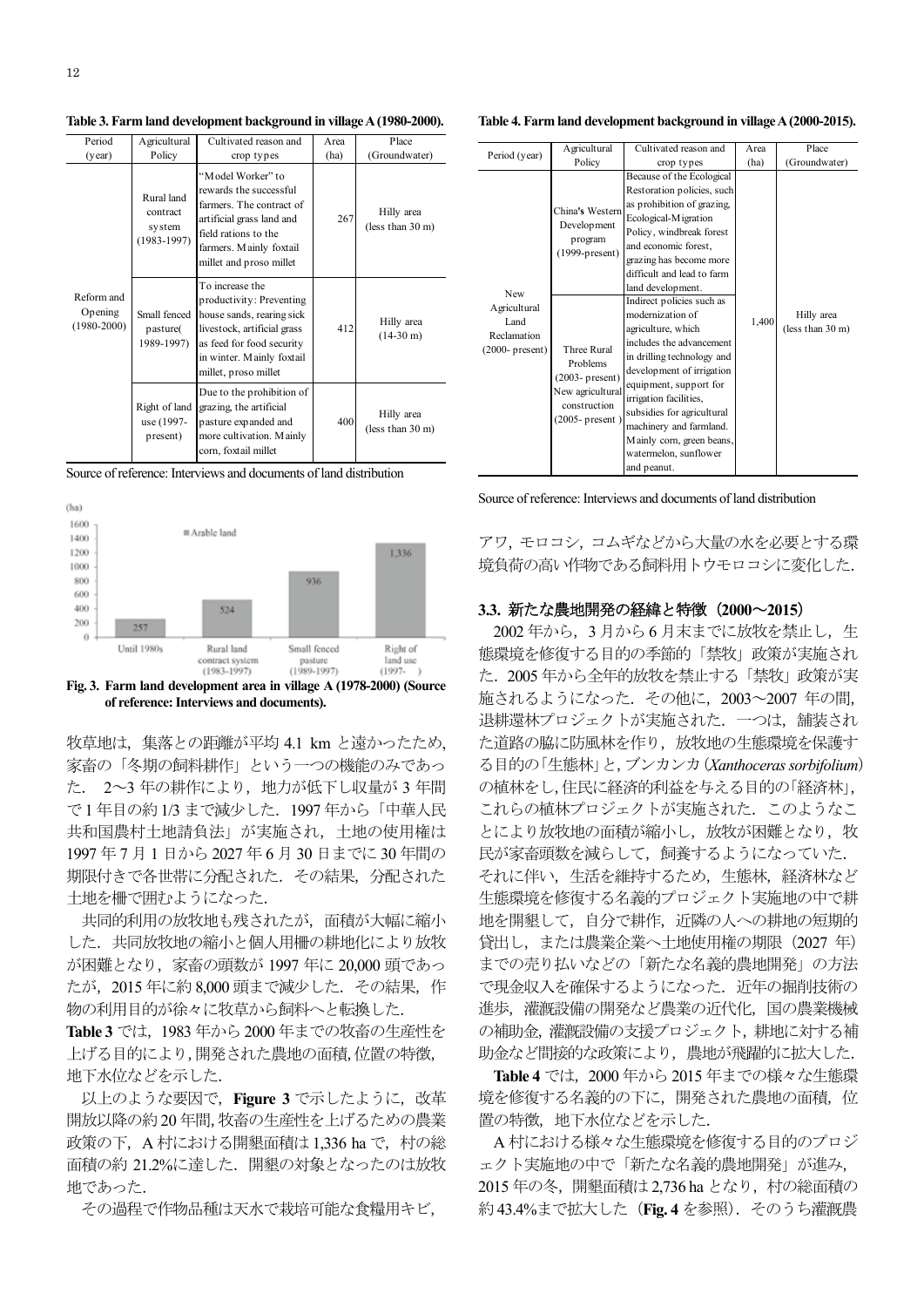

**Interviews and documents).** 

地は約 483 ha であった. 土地使用権の売り払いにより. 飼料用トウモロコシの自給的農業からリョクトウ (Vigna radiata), スイカ (Citrullus lanatus), ヒマワリ, ラッカ セイ (Arachis hypogaea) などの商品作物が中心となった 大規模の企業的穀物農業に変化している.

## **4.** ⪃ᐹ

## 4.1. 農地開発による課題

## 4.1.1. 農地開発による環境への影響

A 村における土壌層の侵食について現地調査を行った. **Figure 5** のように, 1990 年代に使われていた未舗装の道 路とその周辺の放牧地の侵食量を推定した. その結果, 土壤侵食は平均 10 cm 以上であることが分かった. さら に、Figure 6 では、1960 年代に開墾された耕作放棄地の 風食量を推定するため、地表面の差を測った. その結果, 開墾された農地における地表面は少なくとも他の放牧地 よりさらに 12 cm 侵食されていた.

現地調査によると、A 村における井戸の本数は1980年 代の13本から53本まで増加した. その深さも10~23 m であったが、近年は70~100mまで掘削されるようにな ○た (Fig. 7 を参照). 作物の灌漑繁忙時期である 7∼8 月の間は、地下水位が6m低下して、約1/3の井戸が枯 渇することが確認された. 現地調査に基づいた「再生可 ↑ 能な水資源量」 というような科学的に適正な量が明らか になっていないため、農地開発によって生じた影響を必 ずしも判断はできない。しかし、住民による社会的な判 断では、このような実態は許容されないと言える. 灌漑 により,農地に塩類集積し,荒廃することも増えている.

## 4.1.2. 農地開発による住民の生業への影響

2004~2016 年までの13 年間、中国における毎年の「中 国共産党中央委員会」から通達する第1号 (部) 文書で ある「中央一号文件」は、三農問題(農業,農村,農民) に関する内容である. 特に、2013~2016年までの4年間 の「中央一号文件」によると、零細的土地の使用権の転 換 (流動化) による農地の大規模化, 農業の近代化と企 業化、農村の都市化である「小城鎮化」の推進などを国 家が全面的に奨励している. 現地調査によると、国家的



Road surface in 2013

**Fig. 5. Estimation of grazing land erosion by the convex road (Source of reference: Picture taken by the author (2013)).** 



**Fig. 6. Estimation of wind erosion of abandoned farm land cultivated in 1960s (Source of reference: Picture taken by the author (2013)).** 

灌漑設備の支援の重点が農業企業の買取った大規模農地 に置かれ、個人的小規模農地に対する灌漑設備の援助で は、井戸のあることなど条件の良い農地を優先的に実施 する特徴があった。その結果、村の土地使用権を買取っ た大規模農地を持つ商人と農業企業しか国の援助を受け 取れないようになっている。このことにより、土地の使 用権を村外の商人と農業企業に譲渡した住民である「失 地住民」が徐々に増えることが挙げられる.

Figure 8 にA村における農地の売り払い総面積変化を 示す. 2010~2014年の5年間に村総面積の約18%を占め る 1,139 ha の土地が売り払われている. それは、村外の 商人と農業企業に土地の使用権が譲渡された結果である.

A村における出稼ぎ労働者のいる世帯は全村の約51% を占める 80 世帯で、その内全村の約 23%の 36 世帯は家 族全員が都市部へ出稼ぎに行っている. Figure 9 で示し た出稼ぎ世帯の状況を見ると、家族全員の出稼ぎ世帯は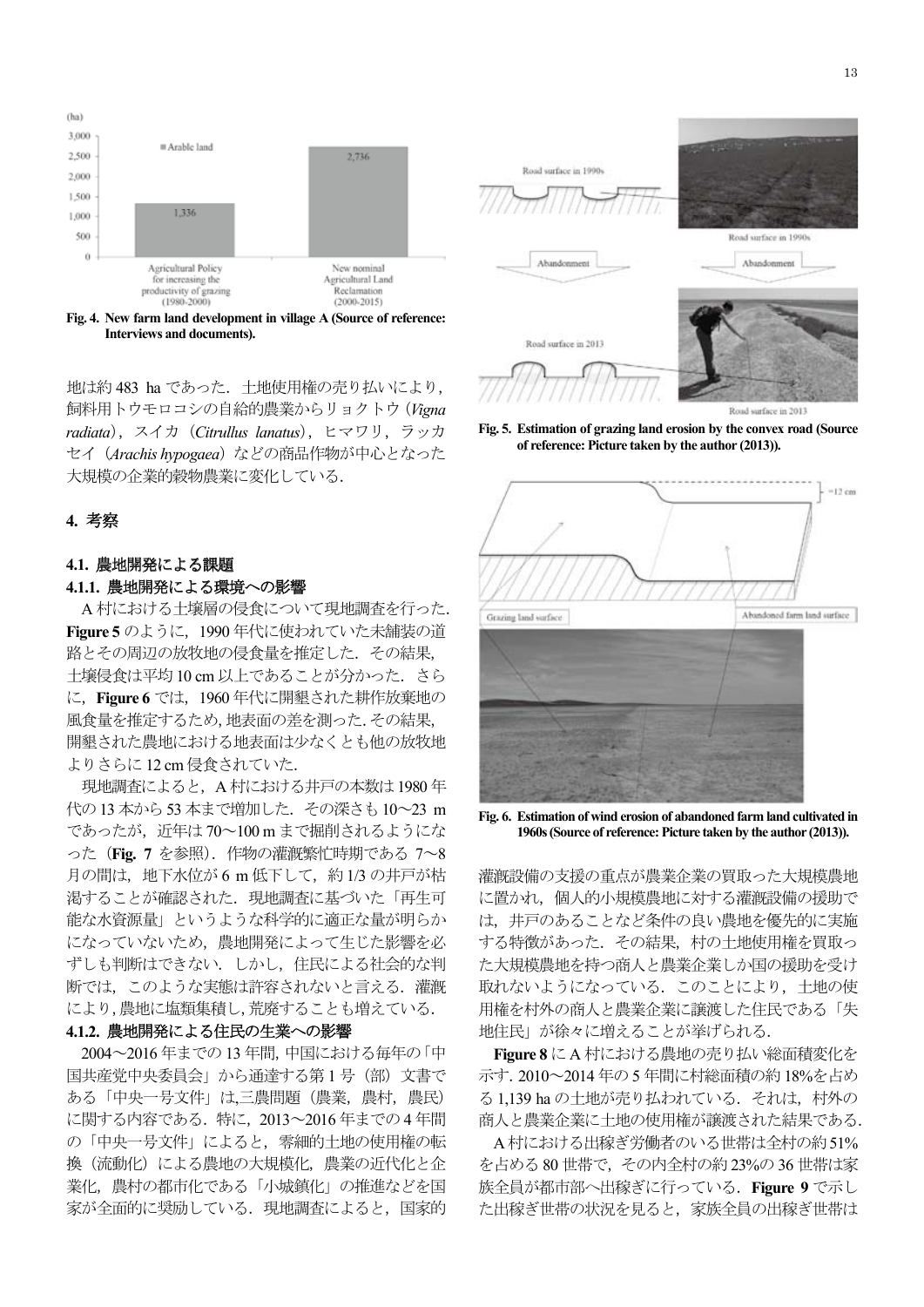

(A) The well was drilled in 1959 (Depth 23 m)



- (B) The well was drilled in 2010 with the financial help from the country (Depth 70 m)
- **Fig. 7. Modernization of wells in Village A (Source of reference: Picture taken by the author (2013)).**



**Fig. 8. Changes of sold off farm land area in village A (Source of reference: Interviews and documents).** 



**Fig. 9. Situation of migrant family in village A (1997-2015) (Source of reference: Interviews).** 

1997年の0%から2015年の23%と大きく増加している. また、家族全員が都市部へ出稼ぎに行っている世帯の多 くは、土地使用権の譲渡で生じた「失地住民」であること が確認された.

### 4.2. 農地開発の手続きの特徴とその課題

内モンゴルの半農半牧地域における村の土地は集団所 有である. 農村土地請負法および草原法などの法的規定 がある. そのため,農地開発の手続きは村民委員会, ソ



**Fig. 10. The procedure and process of grazing land convert to artificial pasture, arable land (Source of reference: Interviews and documents).** 



**Fig. 11. Grassland improvement and regeneration artificial pasture construction application and screening table] in village A (Source of reference: Picture taken by the author (2013)).** 

ム (郷・鎮), 旗 (県), または盟 (市) レベルまでの人 民政府の草原·牧畜·農業·水利部門が登録手続きの責 任を負うと規定されている. 一般的な牧民にとって、自 分の請負放牧地を耕地へ転換する手続きは非常に複雑で ある. Figure 10 によると、牧民が個人的に請負放牧地を 人工牧草地へ換える際には、村民委員会、ソム、旗、市 レベルまでの5ヶ所の許可を受ける必要があり、耕地へ 換える際には、さらに3ヶ所の許可を受ける必要がある. そのため、個人からの申請はほとんど不可能と考えられ  $Z_{\Omega}$ 

A 村においては、その所属するソム (郷) 政府の下に, 放牧地である草原の改良·更新と生熊環境を修復する目 的で大規模化された人工牧草地と防風林内の区画が耕地 として開発された事例が多い (Fig. 11 を参照). 現地調 査では、地域政府の勧誘で村民委員会から人工牧草地と 防風林を作るという目的で、集団的に草原の改良プロジ ェクトを申請する特徴が見出された. 村民委員会, ソム 政府などの責任者が比較的豊かな世帯に短期的利益を示 してこのような草原の改良プロジェクトに勧誘した目的 は以下の2つが考えられる。1自分の政治的な実績を積 み上げる手段となる;2プロジェクト実施のための費用 を国から得る.

以上のように、内モンゴルの半農半牧地域の各ソム (郷・鎮) レベル政府の勧誘によって生じた草原法を違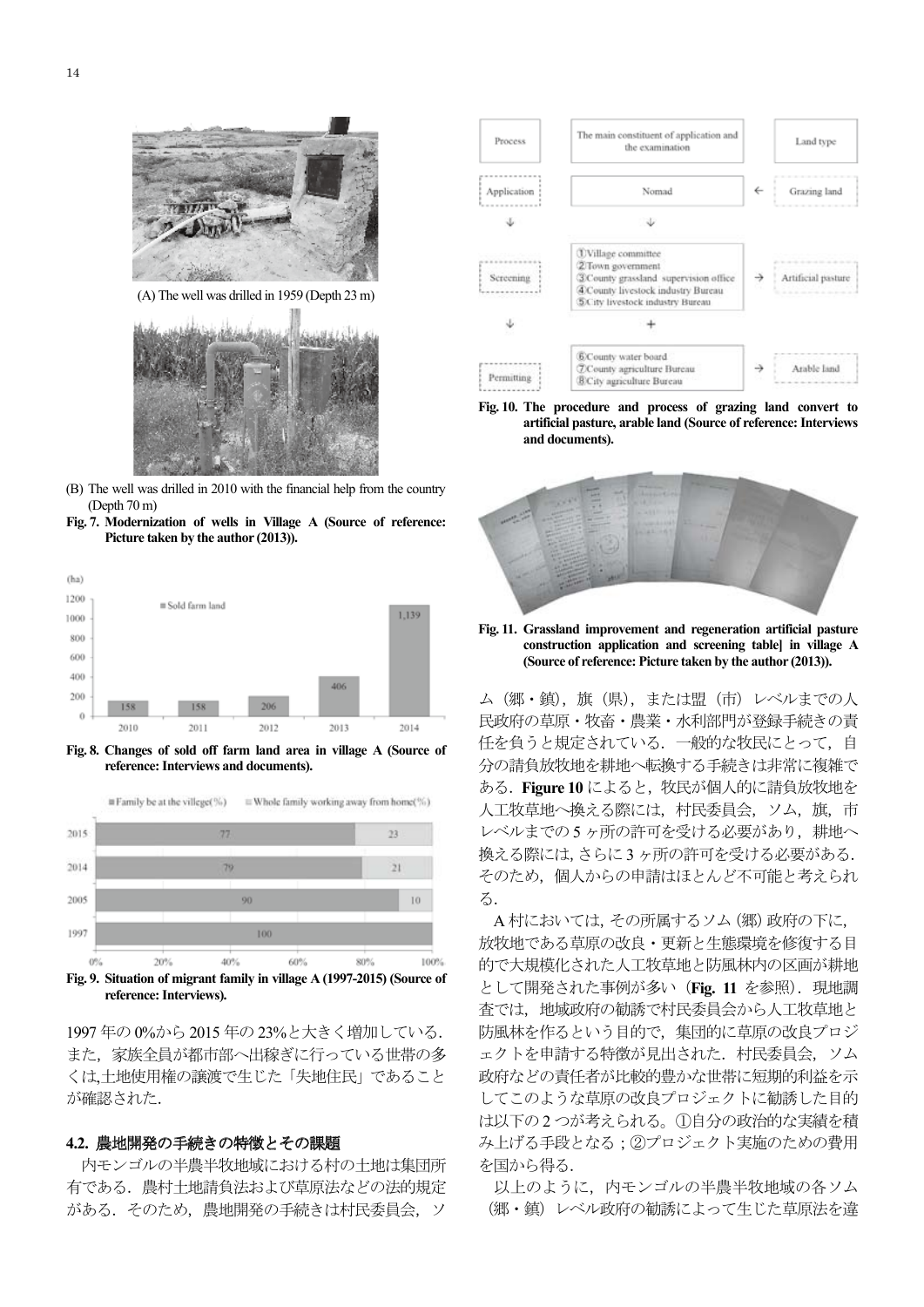反する開発が、過剰な農地開発の主な原因になっている と考えられる.

## 5. おわりに

本稿では、内モンゴル自治区半農半牧地域の一つの村 落を選択し、村落を単位とした各農業政策時期に行われ た農地開発の経緯とその特徴を明らかにした。近年の大 規模かつ過剰な農地開発の実態とその地表面,地下水資 源など環境への影響と住民の生業への影響を分析した.

農地開発の経緯とその特徴は、 以下の4 つにまとめら れる.

- (1)1960年代の農産物の販売と交換の禁止、食糧の自給政 策により、耕作場所が湖の周りの肥沃な土地から耕作 に適さない丘陵地まで広がって、村の総面積の約4.1% まで拡大した:
- ②1980年以降、地域政府の指導で、牧畜の生産性を上げ るための様々な個人的使用の柵が作られたことによ り、人工牧草地が増え、開墾面積は村の総面積の約 21.2%を占めるまでになった;
- ③2000 年以降,灌漑設備,農業機械など農業技術の近代化, 農業機械と耕地に対する補助金など国の支援により、 生態修復するプロジェクト実施地の中で農地開発が 進み、村の総面積の約43.4%にまで拡大した. 1980年 代の牧畜の生産性を上げる名義的農地開発から 2000 年以降には生態環境を修復する目的の「新たな名義的 農地開発」へと転換した;
- 4作物の種類が食糧用アワ、モロコシ、キビなどの耐乾 性作物からトウモロコシ、スイカ、ヒマワリなど大量 の水を必要とする環境負荷の高い飼料作物に転換し た. それにより、天水農業から灌漑農業へ変わった.

大規模な農地開発による課題は、1注民の生活環境へ の被害は、土壌の侵食、地下水の枯渇、土地の塩類集積 化などが挙げられる;②住民の生業への被害は,伝統遊 牧文化の消失, 失地牧民の収入の減少が挙げられる.

これらの結果を踏まえると、内モンゴル自治区半農半 牧地域の政府は、草原法で規定している草原の保護を強 化するほかに、持続可能な優良農地を改めて確保するた めに、農地開発の適正化を図ることが早急に求められる. 特に,過剰な農地開発の現状から,半農半牧地域で政府, 専門家、村民委員会、住民などの参加的土地利用計画が 必要である. その計画により、世帯当たり、または人口 当たりの耕作面積を適正化する調整機能的制度が必要で ある.

筆者は、2012年から2015年の4年間に赤峰市の3つ の村落で現地調査を行った. その3つの村落のうち、主 産業は牧畜だった2つの放牧村落における放牧地の面積 は、1980年までに村の総面積の85%以上を占めたが、近 年の大規模農地開発によって、45%以下まで減少してい た. 本稿では, その1つの放牧村落を事例として挙げた.

それでも、広大な面積を持つ内モンゴル自治区の半農半 牧地域のすべての農地開発の経緯とその課題をカバーで きているとは思われない。今後は調査地点を増やし、研 究を深める れんでん

#### ㅰ㎡

本研究の現地調査は、「公益財団法人酪農学園後援会」 の平成 26 年度酪農学園後援会「研究助成」及び文部科学 省·私立大学戦略的研究拠点形成支援事業 研究課題番 号: S1391001「生産動物・野生動物への環境汚染物質影 響と感染症との関連性解明による防御対策」と科学研究 費·基盤研究 (B) 研究課題番号: 26300013「中央アジ アにおける大型家畜利用の再評価––ラクダ牧畜の変遷を 中心に」, 及び科学研究費·基盤研究 (A) 海外学術調査

「発生源地域におけるアジアダストと環境レジームシフ トの国際共同研究」の助成で行ったものである。また本 研究のフィールド調査でご協力をいただいた調査地の皆 様及び酪農学園大学の鈴木魁·波多野貴之氏に対し、こ こに謝意を表します.

## 引用文献

- 伊藤操子・敖敏・伊藤幹二 (2006): 内モンゴル草原の現状と課題. [雑草研究<sup>1</sup> 51(4): 256-262.
- 烏蘭図雅(2000):科爾沁沙地近50年的墾植与土地利用変化.「地 理科学進行」19(3): 273-278 (中国語).
- 烏力吉図 (2002):内モンゴル高原における沙漠化の一要因一経済 史の観点から. 「現代社会文化研究」24: 215-232.
- 永海 (2013):内モンゴル放牧地域における土地の私用化制度とそ の問題.「酪農学園大学紀要」38(1): 23-27.
- 永海・ソリガ・溝杉陸・出村雄太・祖父江侑紀・星野仏方 (2015): 内モンゴル「半農半牧」地域における生態回復·貧困対策の特徴 とその住民への影響.「共生社会システム研究」9(1): 171-190.
- 厳網林 (2008) : 『国際環境協力の新しいパラダイム 一中国の砂 漠化対策における総合政策学の実践』慶應義塾大学出版会, 36.
- 児玉香菜子 (2005): 中国内モンゴル自治区オルドス地域ウーシン 旗における自然環境と社会環境変動の 50 年. 「地球環境」10(1): 71-80.
- 德欽 (2010):『益和諾爾人物誌』内蒙古文化出版社, 131-137 (モ ンゴル語).
- ボルジギン ブレンサイン (2003) :『近現代におけるモンゴル人 農耕村落社会の形成』風間書房.
- 李建中 (2012): 20 世紀 60 年代的打撃投機倒把問題. Journal of the *Humanities and Social Sciences*, **32**(4): 32-34 (中国語)
- He Z.Y., Huang X.W. (1994): Disastrous weather and agriculture in the land Desertification area of Naiman, Inner Mongolia. *Journal of Arid Land Resources Environment*, **8**(3): 58-67.
- Hoshino B., Kaneko M., Matsunaka T., Ishii S., Shimada Y., Ono C. (2008): A comparative study of pasture degradation of Inner Mongolia fenced and unfenced land based on remotely sensed data. *Journal of the College of Dairying (Natunal science)*, **34**(1): 15-22.
- Liu S.L., Wang T., An P.J. (2004): Study on Human Activities in the Process of Lang Desertification. *Arid Land Geography*, **27**(1): 52-56.
- Liu S., Wang T. (2007): Aeolin desertification from the mid-1970s to 2005 in Otindag Sandy Land. *Northern China. Environ Geol*, **51**: 1057-1064.
- Thornthwaite, C.W. (1948): An approach toward a rational classification of climate. *Geographical Review*, **38**: 55-94
- Yong H., Hoshino B., Ganzorig S., Suriga., Purevsuren T., Manayeva